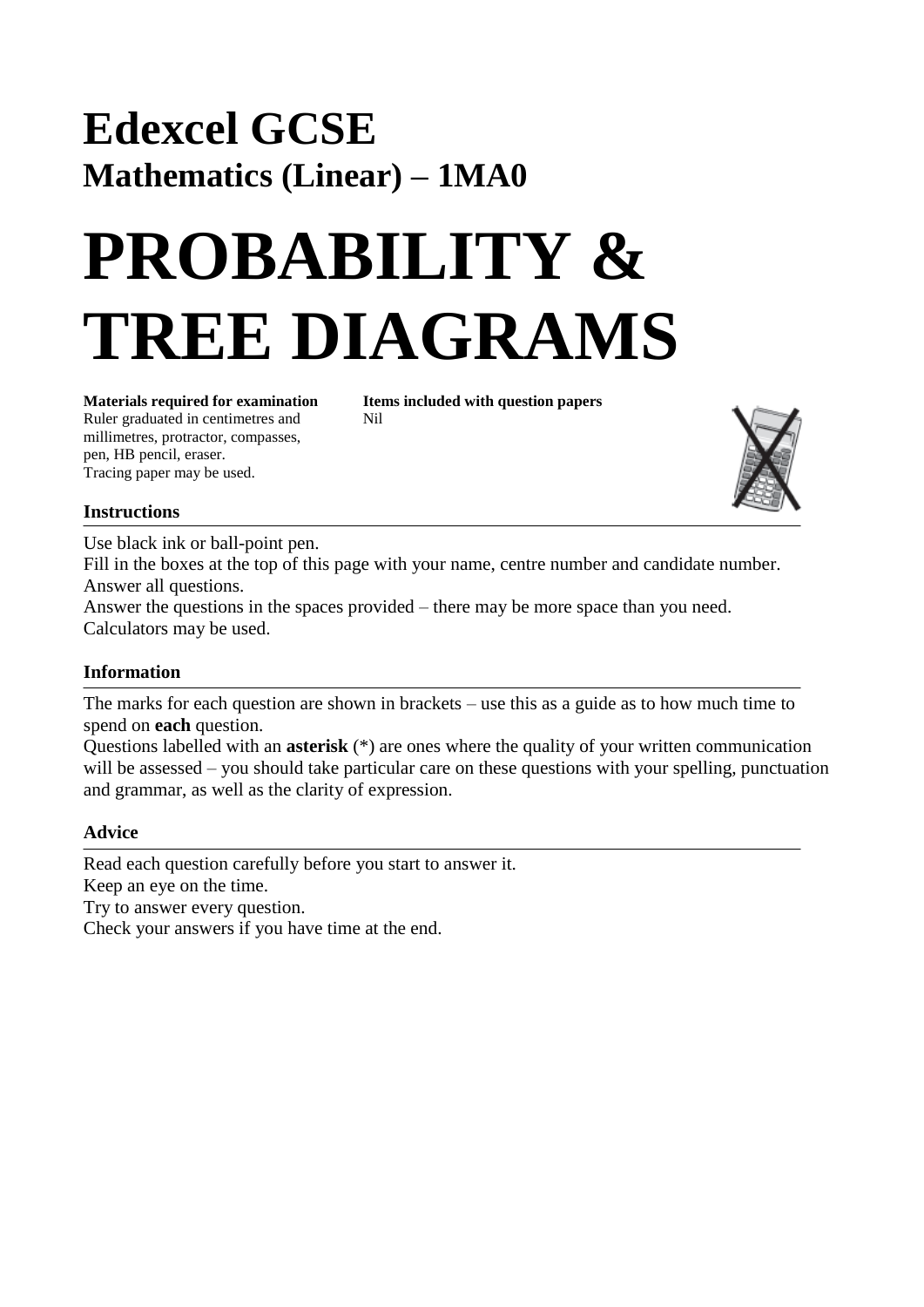- **1.** Hannah is going to play one badminton match and one tennis match. The probability that she will win the badminton match is 10 9 The probability that she will win the tennis match is 5 2
	- (a) Complete the probability tree diagram.



(b) Work out the probability that Hannah will win **both** matches.

**(2)**

........................................................................... **(4 marks)**

**(2)**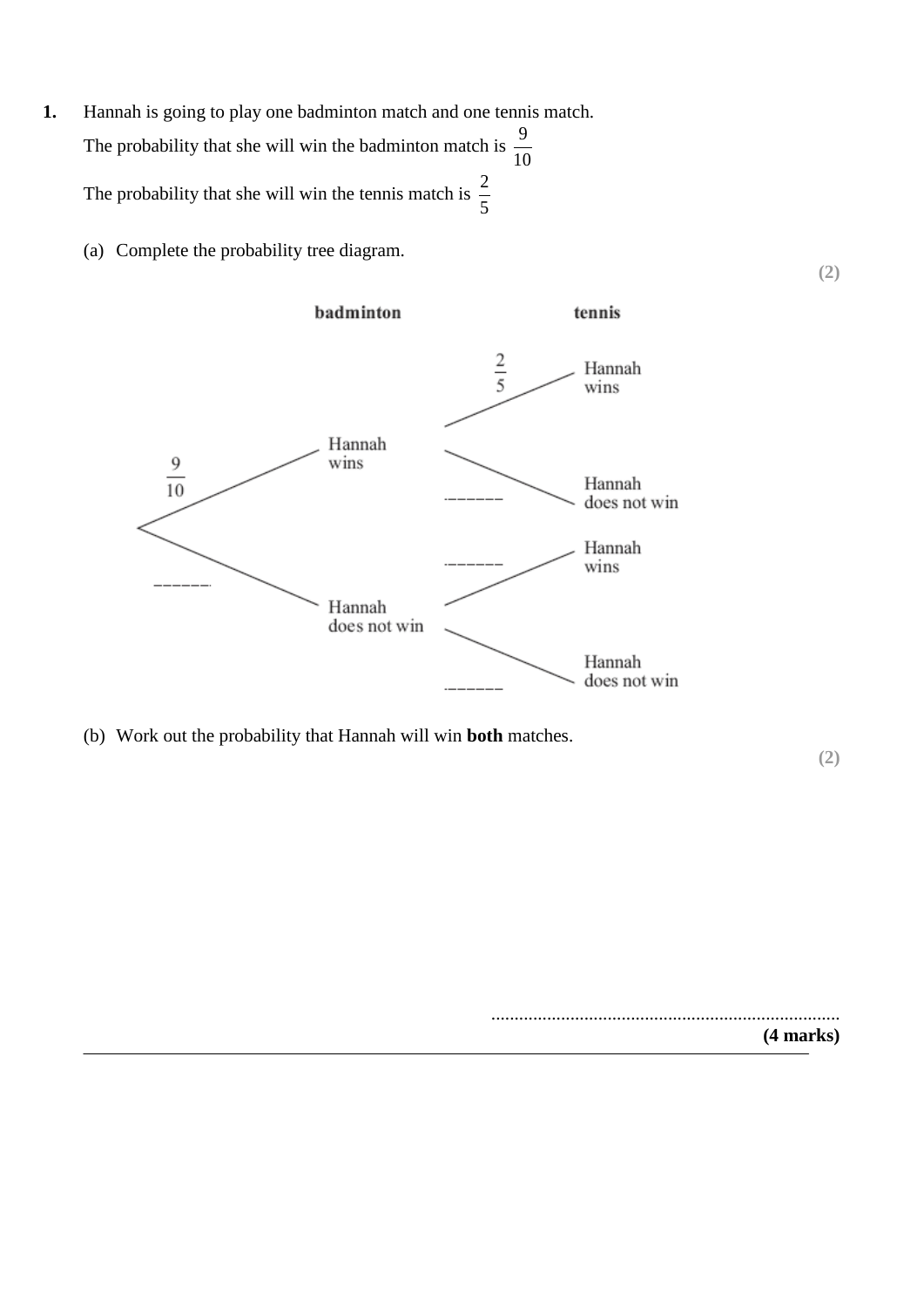**2.** There are only red marbles and green marbles in a bag. There are 5 red marbles and 3 green marbles.

> Dwayne takes at random a marble from the bag. He does not put the marble back in the bag.

Dwayne takes at random a second marble from the bag.

(a) Complete the probability tree diagram.



(b) Work out the probability that Dwayne takes marbles of different colours.

..................................... **(3) (5 marks)**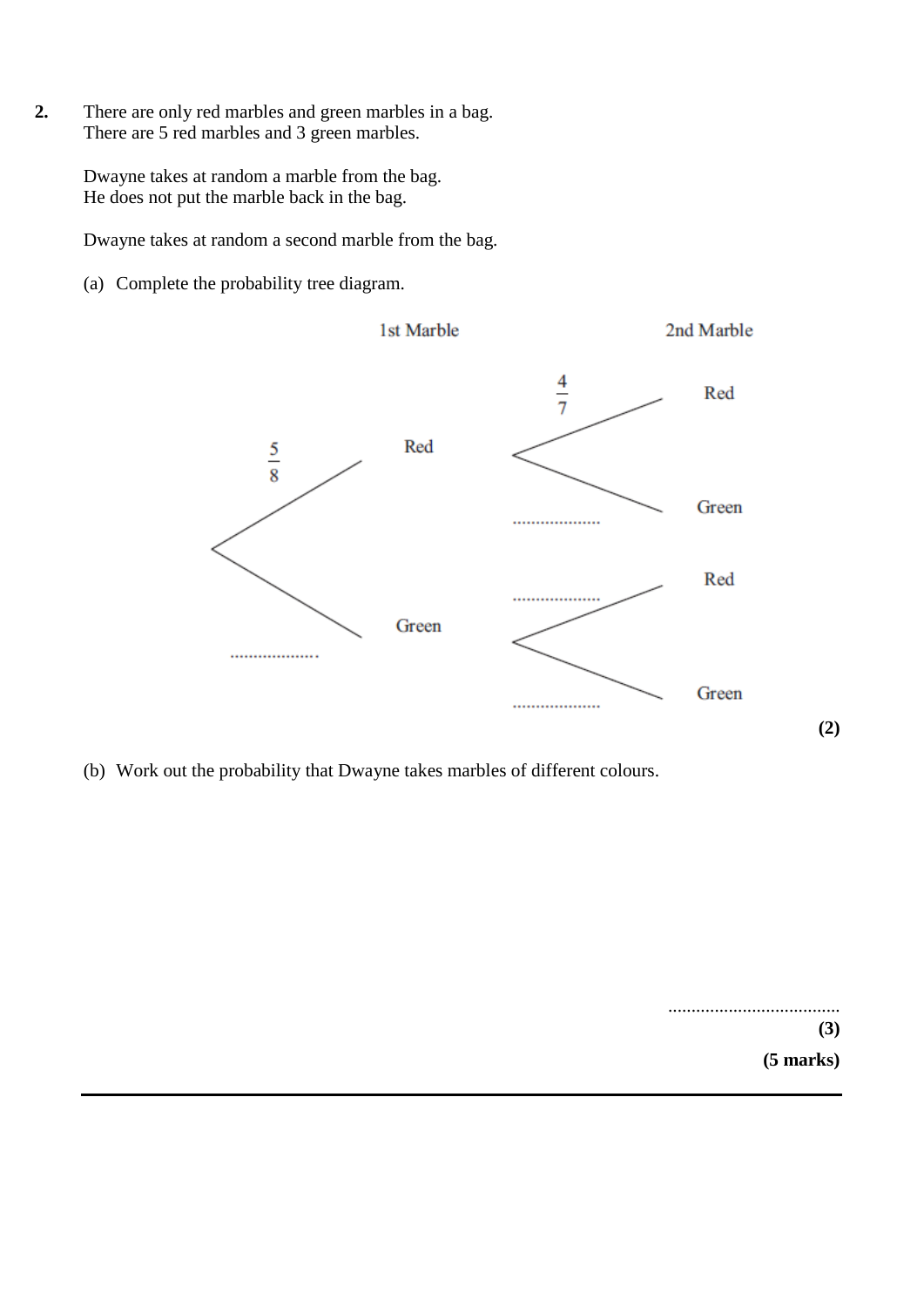**3.** Wendy goes to a fun fair. She has one go at Hoopla. She has one go on the Coconut shy.

> The probability that she wins at Hoopla is 0.4 The probability that she wins on the Coconut shy is 0.3

(a) Complete the probability tree diagram.



(b) Work out the probability that Wendy wins at Hoopla and also wins on the Coconut shy.

..............................................

**(2)**

**(2)**

**(4 marks) \_\_\_\_\_\_\_\_\_\_\_\_\_\_\_\_\_\_\_\_\_\_\_\_\_\_\_\_\_\_\_\_\_\_\_\_\_\_\_\_\_\_\_\_\_\_\_\_\_\_\_\_\_\_\_\_\_\_\_\_\_\_\_\_\_\_\_\_\_\_\_\_\_\_\_\_\_\_**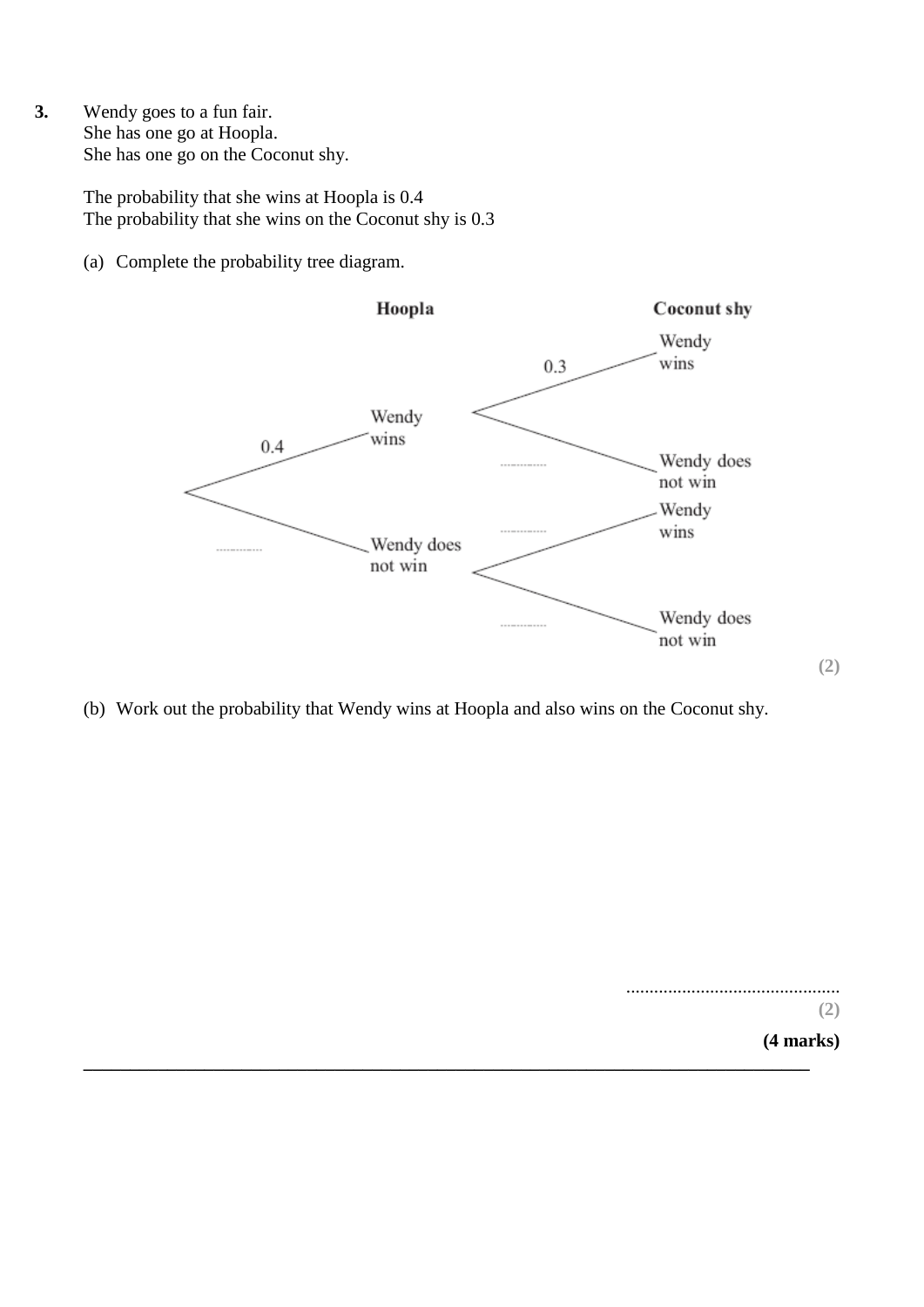**4.** There are 5 red pens, 3 blue pens and 2 green pens in a box.

Gary takes at random a pen from the box and gives the pen to his friend. Gary then takes at random another pen from the box.

Work out the probability that both pens are the same colour.

...................................... **(4 marks)**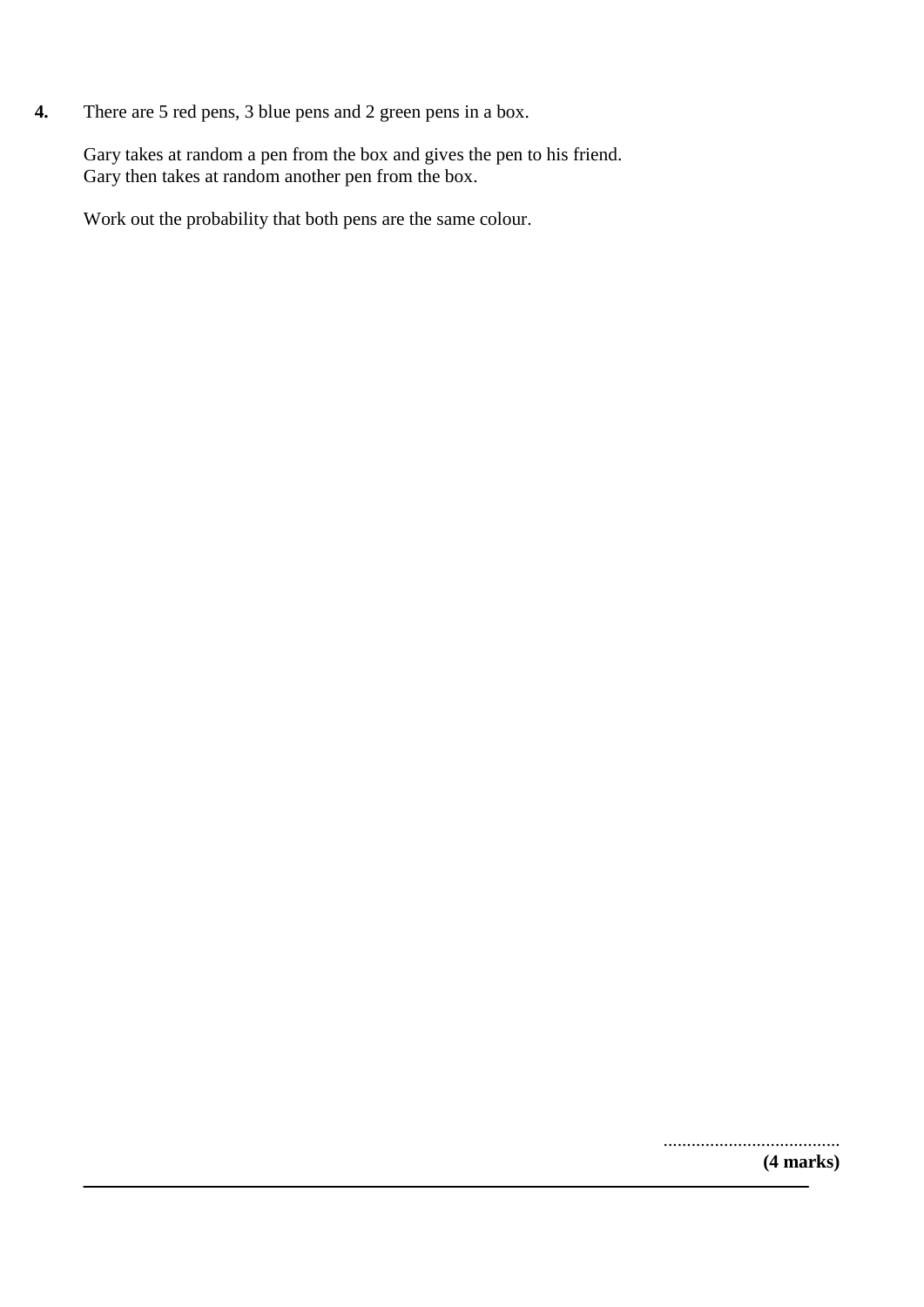#### **5.** Carolyn has 20 biscuits in a tin.

She has

12 plain biscuits 5 chocolate biscuits 3 ginger biscuits

Carolyn takes at random two biscuits from the tin.

Work out the probability that the two biscuits were **not** the same type.

**\_\_\_\_\_\_\_\_\_\_\_\_\_\_\_\_\_\_\_\_\_\_\_\_\_\_\_\_\_\_\_\_\_\_\_\_\_\_\_\_\_\_\_\_\_\_\_\_\_\_\_\_\_\_\_\_\_\_\_\_\_\_\_\_\_\_\_\_\_\_\_\_\_\_\_\_\_\_**

..............................................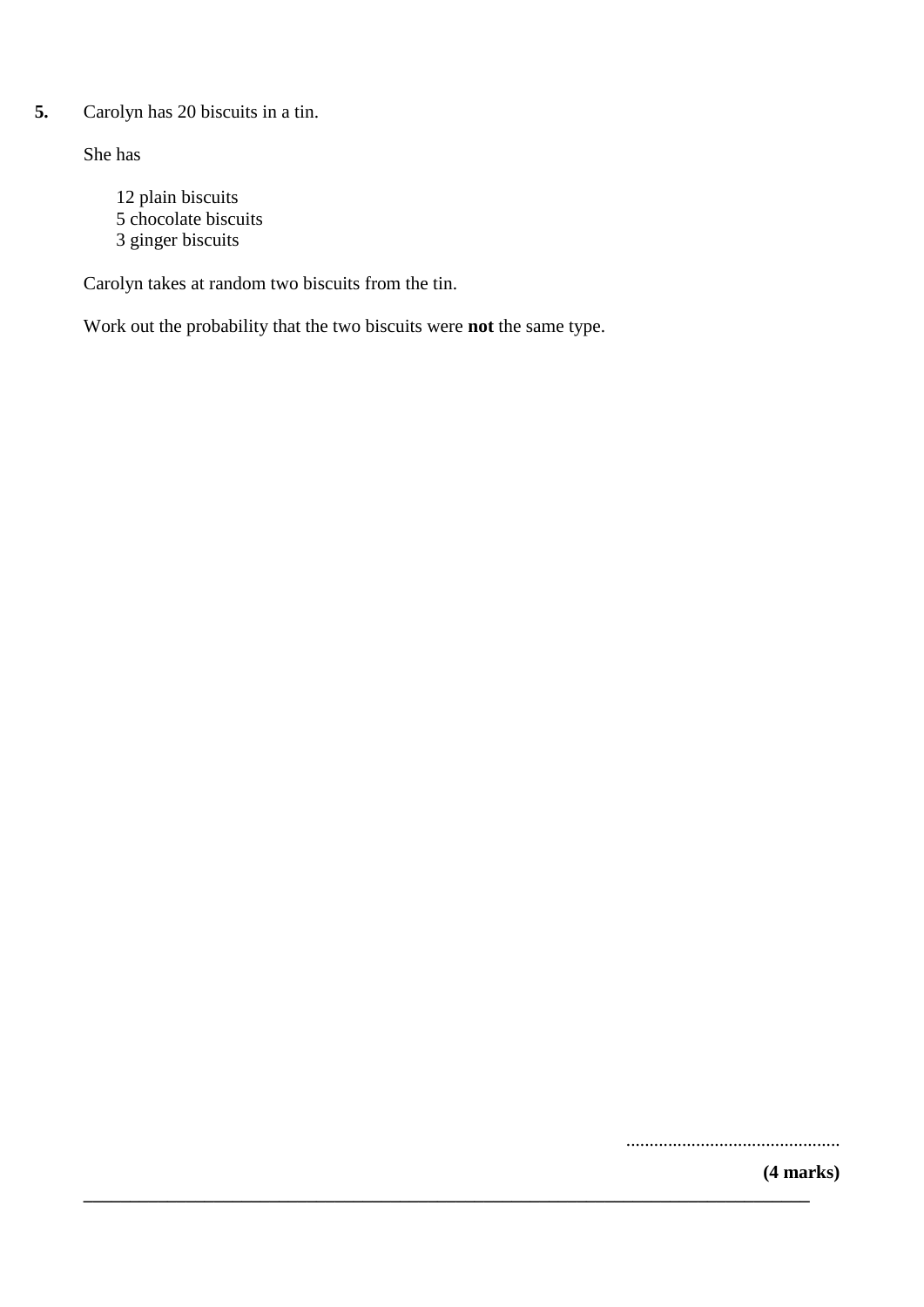#### **6.** Here are seven tiles.

$$
\begin{array}{|c|c|c|c|}\hline 1 & 1 & 1 \\ \hline \end{array}
$$

Jim takes at random a tile. He does **not** replace the tile.

Jim then takes at random a second tile.

(a) Calculate the probability that both the tiles Jim takes have the number 1 on them.

.............................................. **(2)**

(b) Calculate the probability that the number on the second tile Jim takes is greater than the number on the first tile he takes.

**\_\_\_\_\_\_\_\_\_\_\_\_\_\_\_\_\_\_\_\_\_\_\_\_\_\_\_\_\_\_\_\_\_\_\_\_\_\_\_\_\_\_\_\_\_\_\_\_\_\_\_\_\_\_\_\_\_\_\_\_\_\_\_\_\_\_\_\_\_\_\_\_\_\_\_\_\_\_**

..............................................

**(3)**

**(5 marks)**